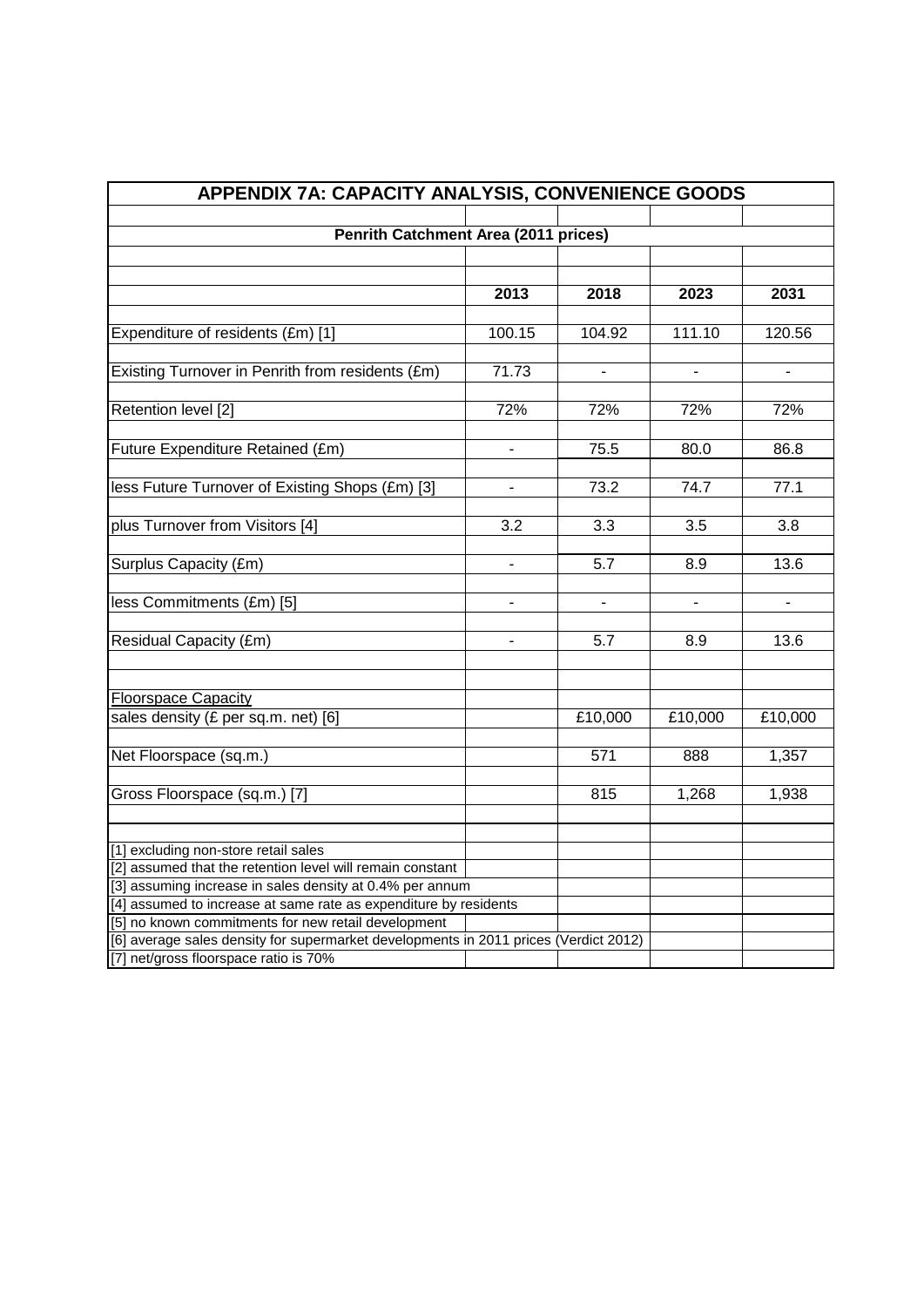| APPENDIX 7A: CAPACITY ANALYSIS, CONVENIENCE GOODS                                                 |                          |                          |                          |                          |
|---------------------------------------------------------------------------------------------------|--------------------------|--------------------------|--------------------------|--------------------------|
|                                                                                                   |                          |                          |                          |                          |
| <b>Alston Catchment Area (2011 prices)</b>                                                        |                          |                          |                          |                          |
|                                                                                                   |                          |                          |                          |                          |
|                                                                                                   | 2013                     | 2018                     | 2023                     | 2031                     |
|                                                                                                   |                          |                          |                          |                          |
| Expenditure of residents (£m) [1]                                                                 | 15.68                    | 16.42                    | 17.40                    | 18.88                    |
|                                                                                                   |                          |                          |                          |                          |
| Existing Turnover in Alston from residents (£m)                                                   | 1.17                     | $\blacksquare$           | $\blacksquare$           | $\overline{\phantom{a}}$ |
|                                                                                                   |                          |                          |                          |                          |
| Retention level [2]                                                                               | 7%                       | 7%                       | 7%                       | 7%                       |
| Future Expenditure Retained (£m)                                                                  |                          | 1.1                      | 1.2                      | 1.3                      |
|                                                                                                   |                          |                          |                          |                          |
| less Future Turnover of Existing Shops (£m) [3]                                                   | -                        | 1.2                      | 1.2                      | 1.3                      |
|                                                                                                   |                          |                          |                          |                          |
| plus Turnover from Visitors [4]                                                                   | 0.1                      | 0.1                      | 0.1                      | 0.1                      |
|                                                                                                   |                          |                          |                          |                          |
| Surplus Capacity (£m)                                                                             | ÷.                       | 0.0                      | 0.1                      | 0.1                      |
| less Commitments (£m) [5]                                                                         | $\overline{\phantom{a}}$ | $\overline{\phantom{a}}$ | $\overline{\phantom{a}}$ | $\overline{a}$           |
|                                                                                                   |                          |                          |                          |                          |
| Residual Capacity (£m)                                                                            |                          | 0.0                      | 0.1                      | 0.1                      |
|                                                                                                   |                          |                          |                          |                          |
|                                                                                                   |                          |                          |                          |                          |
| <b>Floorspace Capacity</b>                                                                        |                          |                          |                          |                          |
| sales density (£ per sq.m. net) [6]                                                               |                          | £10,000                  | £10,000                  | £10,000                  |
| Net Floorspace (sq.m.)                                                                            |                          | 1                        | $6\phantom{1}6$          | 12                       |
|                                                                                                   |                          |                          |                          |                          |
| Gross Floorspace (sq.m.) [7]                                                                      |                          | 1                        | 8                        | 18                       |
|                                                                                                   |                          |                          |                          |                          |
|                                                                                                   |                          |                          |                          |                          |
| [1] excluding non-store retail sales<br>[2] assumed that the retention level will remain constant |                          |                          |                          |                          |
| [3] assuming increase in sales density at 0.4% per annum                                          |                          |                          |                          |                          |
| [4] assumed to increase at same rate as expenditure by residents                                  |                          |                          |                          |                          |
| [5] no known commitments for new retail development                                               |                          |                          |                          |                          |
| [6] average sales density for supermarket developments in 2011 prices (Verdict 2012)              |                          |                          |                          |                          |
| [7] net/gross floorspace ratio is 70%                                                             |                          |                          |                          |                          |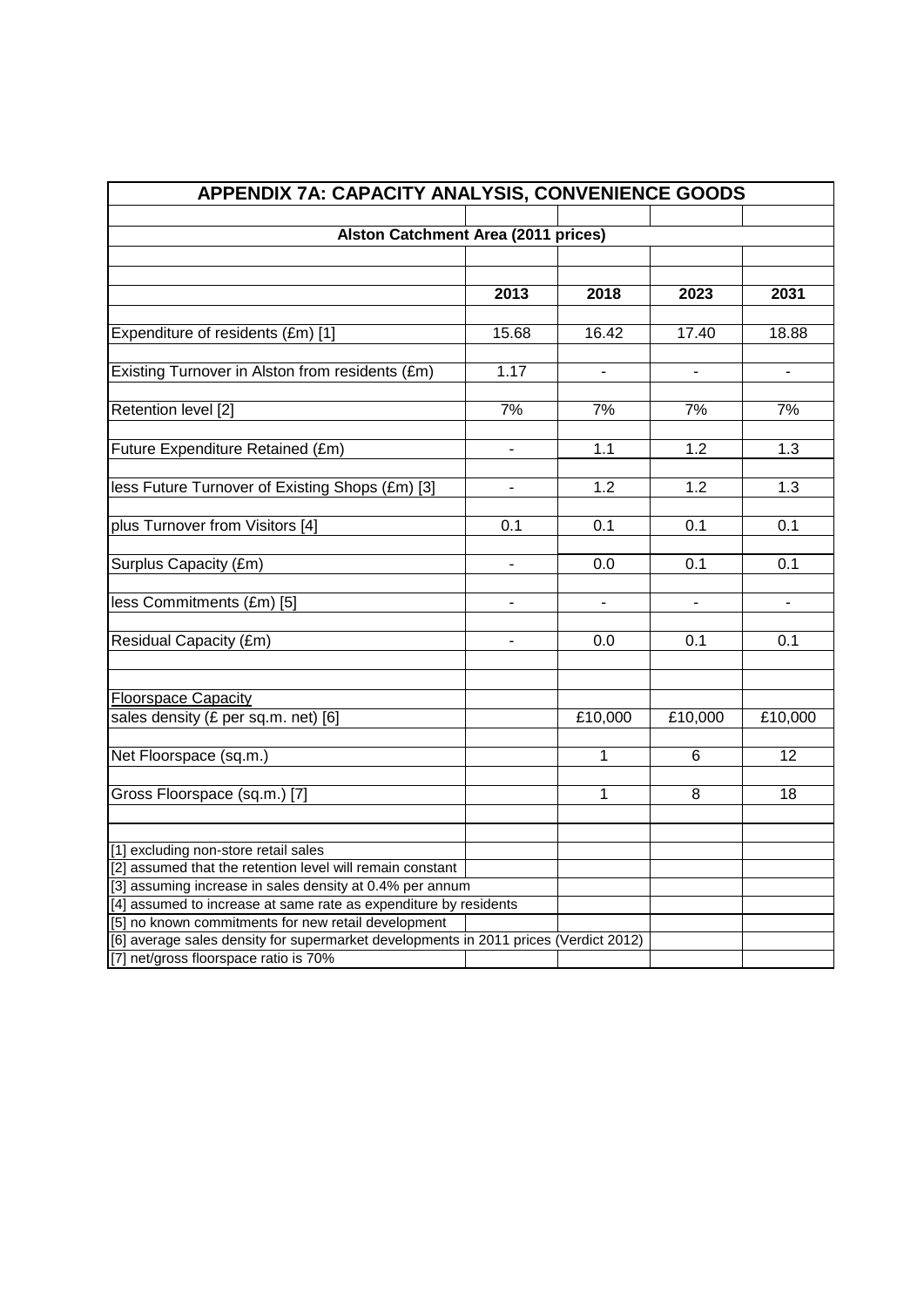| APPENDIX 7A: CAPACITY ANALYSIS, CONVENIENCE GOODS                |                                                                                                                                             |                          |                              |                          |
|------------------------------------------------------------------|---------------------------------------------------------------------------------------------------------------------------------------------|--------------------------|------------------------------|--------------------------|
|                                                                  |                                                                                                                                             |                          |                              |                          |
| <b>Appleby Catchment Area (2011 prices)</b>                      |                                                                                                                                             |                          |                              |                          |
|                                                                  |                                                                                                                                             |                          |                              |                          |
|                                                                  |                                                                                                                                             |                          |                              |                          |
|                                                                  | 2013                                                                                                                                        | 2018                     | 2023                         | 2031                     |
|                                                                  |                                                                                                                                             |                          |                              |                          |
| Expenditure of residents (£m) [1]                                | 12.96                                                                                                                                       | 13.58                    | 14.39                        | 15.61                    |
|                                                                  | 3.82                                                                                                                                        |                          |                              |                          |
| Existing Turnover in Appleby from residents (£m)                 |                                                                                                                                             | $\overline{\phantom{a}}$ | $\overline{\phantom{a}}$     | $\overline{\phantom{0}}$ |
| Retention level [2]                                              | 29%                                                                                                                                         | 29%                      | 29%                          | 29%                      |
|                                                                  |                                                                                                                                             |                          |                              |                          |
| Future Expenditure Retained (£m)                                 |                                                                                                                                             | 3.9                      | 4.2                          | 4.5                      |
|                                                                  |                                                                                                                                             |                          |                              |                          |
| less Future Turnover of Existing Shops (£m) [3]                  |                                                                                                                                             | 3.9                      | 4.0                          | 4.1                      |
|                                                                  |                                                                                                                                             |                          |                              |                          |
| plus Turnover from Visitors [4]                                  | 0.2                                                                                                                                         | 0.2                      | 0.2                          | 0.2                      |
|                                                                  |                                                                                                                                             |                          |                              |                          |
| Surplus Capacity (£m)                                            | ÷.                                                                                                                                          | $\overline{0.2}$         | 0.4                          | 0.6                      |
|                                                                  |                                                                                                                                             |                          |                              |                          |
| less Commitments (£m) [5]                                        | $\qquad \qquad \blacksquare$                                                                                                                | $\blacksquare$           | $\qquad \qquad \blacksquare$ |                          |
|                                                                  |                                                                                                                                             |                          |                              |                          |
| Residual Capacity (£m)                                           |                                                                                                                                             | 0.2                      | 0.4                          | 0.6                      |
|                                                                  |                                                                                                                                             |                          |                              |                          |
| <b>Floorspace Capacity</b>                                       |                                                                                                                                             |                          |                              |                          |
| sales density (£ per sq.m. net) [6]                              |                                                                                                                                             | £10,000                  | £10,000                      | £10,000                  |
|                                                                  |                                                                                                                                             |                          |                              |                          |
| Net Floorspace (sq.m.)                                           |                                                                                                                                             | 22                       | 39                           | 63                       |
|                                                                  |                                                                                                                                             |                          |                              |                          |
| Gross Floorspace (sq.m.) [7]                                     |                                                                                                                                             | 31                       | 55                           | 90                       |
|                                                                  |                                                                                                                                             |                          |                              |                          |
|                                                                  |                                                                                                                                             |                          |                              |                          |
| [1] excluding non-store retail sales                             |                                                                                                                                             |                          |                              |                          |
| [2] assumed that the retention level will remain constant        |                                                                                                                                             |                          |                              |                          |
| [3] assuming increase in sales density at 0.4% per annum         |                                                                                                                                             |                          |                              |                          |
| [4] assumed to increase at same rate as expenditure by residents |                                                                                                                                             |                          |                              |                          |
|                                                                  | [5] no known commitments for new retail development<br>[6] average sales density for supermarket developments in 2011 prices (Verdict 2012) |                          |                              |                          |
| [7] net/gross floorspace ratio is 70%                            |                                                                                                                                             |                          |                              |                          |